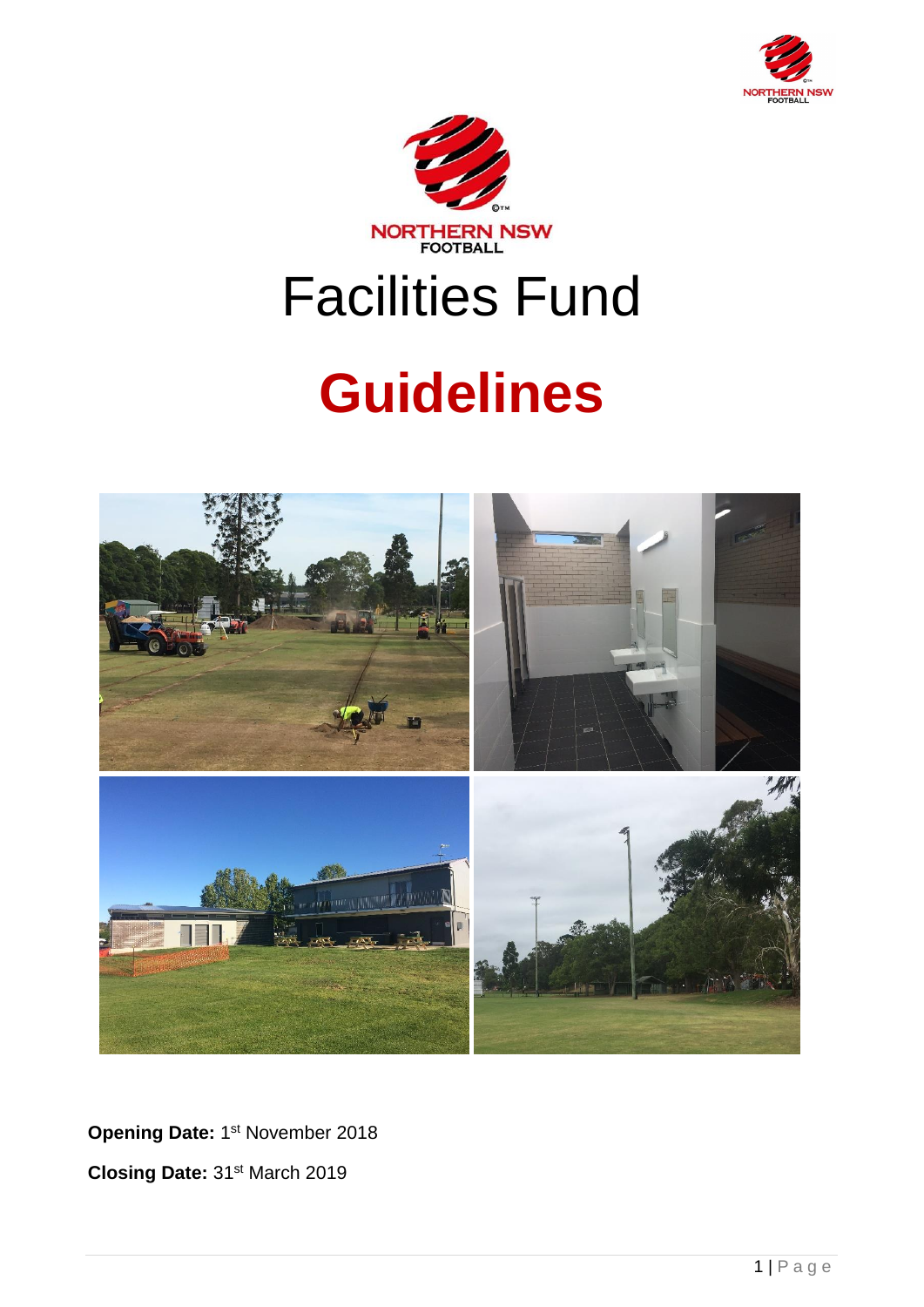

# **Table of Contents**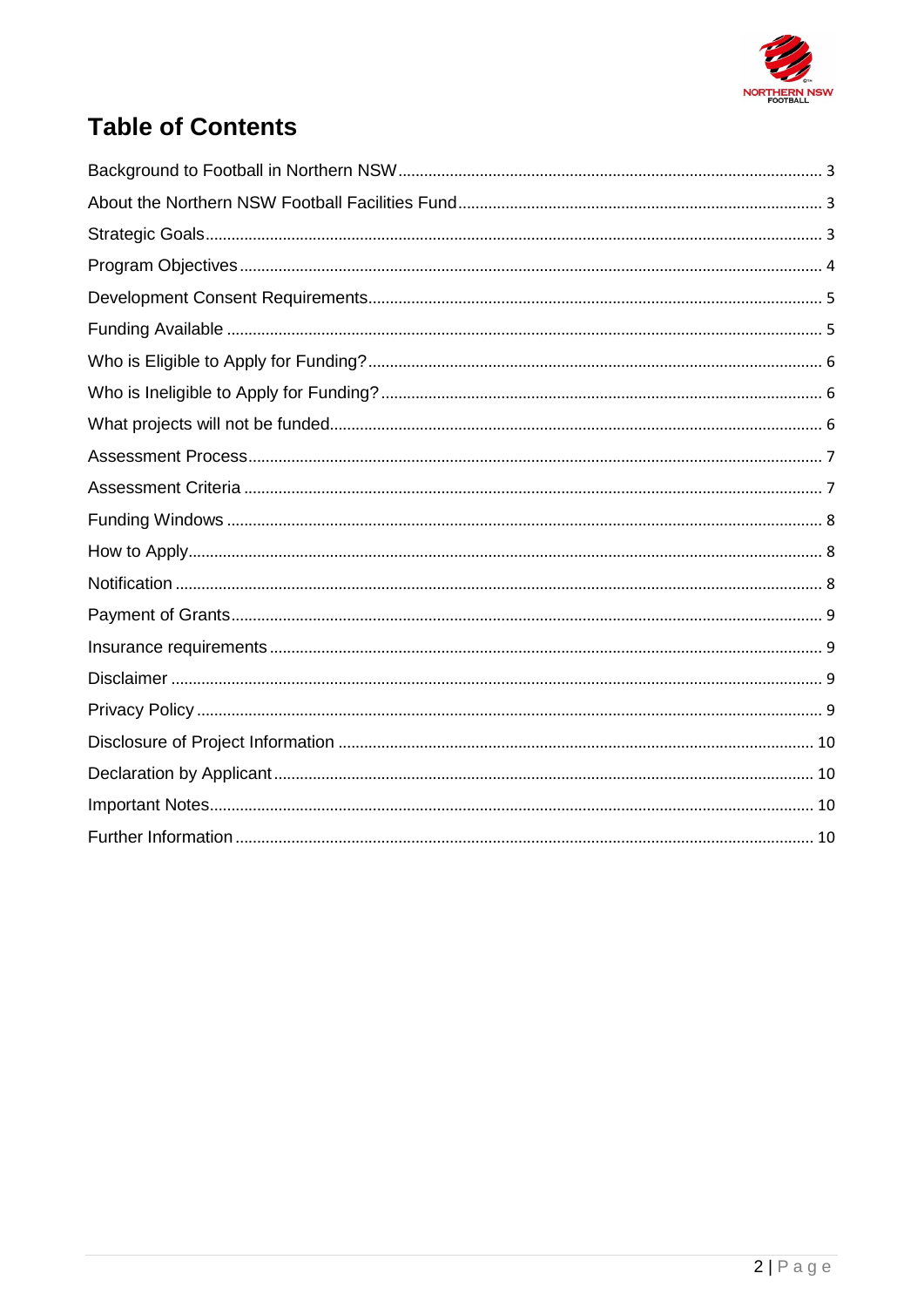

# <span id="page-2-0"></span>**Background to Football in Northern NSW**

Football is the most popular sport in Northern NSW with over 65,000 participants, a registered player base larger than all other football codes combined.

Community Football continues to boom, with participation levels experiencing significant growth. This growth is highlighted by the increase in female participation of over 23% in the last 5 years.

The sport provides considerable economic, health and social benefits to local communities, with an independent report valuing this contribution at over \$519 million annually to the NSW economy.

Football does, however, face real challenges at all levels of the game to access sufficient quality facilities to meet the needs of the game. Many facilities are over-used, in poor condition, with demand often exceeding supply. Community facilities are suffering from a real lack of investment that threatens the continued growth and future prosperity of the game.

#### <span id="page-2-1"></span>**About the Northern NSW Football Facilities Fund**

The Northern NSW Football Facilities Fund (**the Program**) is an initiative of Northern NSW Football (**NNSWF**), which has been established to provide funding assistance to football clubs (**Clubs**) to partner with local stakeholders to improve the quality, availability, accessibility and safety of their facilities.

The Program aims to improve football facilities for a variety of benefits including increasing participation, improving safety and security, assisting in building stronger communities through football and improving the overall football experience for all stakeholders.

Project partnerships are encouraged, and identification of all project partners is required (e.g. Local Government Authorities, State Government, schools, other sports, other landowners, local business partnerships).

Applicants need to provide a copy of landowner's consent where the project will occur on land that is not owned by the Club. A declaration from Council is required where there is a partnership with Council. This may include a letter of support, a letter outlining lease arrangements or support for favourable conditions for the Club. The conditions may include a lease extension, exclusivity, or first choice of use of facilities.

#### <span id="page-2-2"></span>**Strategic Goals**

This Program addresses the following Strategic Goals: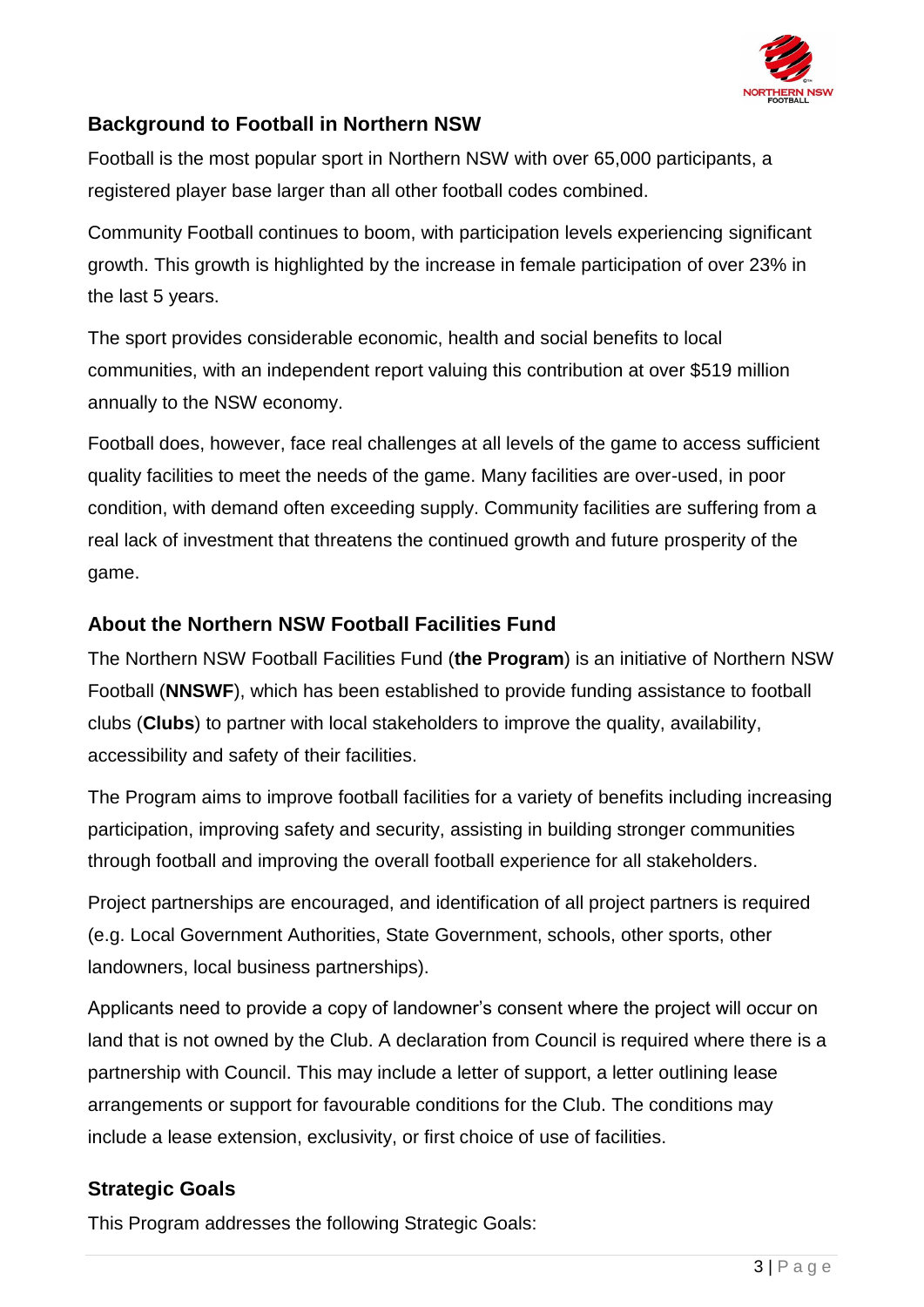

- Increase the total number of registered players in NNSW to an unprecedented level;
- Significantly increase the overall participation of females throughout the sport in NNSW;
- Increase the capacity of Member Clubs to better meet the needs and expectations of their members and stakeholders;
- Reduce the percentage of players who drop out of the game annually;
- Improve the accessibility and overall quality of community football facilities throughout NNSW;
- Assist Clubs in securing and/or leveraging financial commitments from various levels of government, other sport user groups, sponsors, local community and business organisations and/or other strategic partners to contribute towards funding the upgrade of community football facilities; and
- Build stronger communities through football.

# <span id="page-3-0"></span>**Program Objectives**

The objectives of the Program are:

| <b>Primary Objectives</b>                                                                    | <b>Examples of projects which address</b><br>primary objectives                                                                                                                                                                                                                                                                                                                                                                         |
|----------------------------------------------------------------------------------------------|-----------------------------------------------------------------------------------------------------------------------------------------------------------------------------------------------------------------------------------------------------------------------------------------------------------------------------------------------------------------------------------------------------------------------------------------|
| 1. Provide more opportunities for<br>more participants to play more<br>football, more often; | $\checkmark$ New or upgraded field lighting;<br>$\checkmark$ Field resurfacing;<br>$\checkmark$ Development of additional pitches;<br>$\checkmark$ Field drainage;<br>$\checkmark$ Field irrigation;<br>$\checkmark$ New or upgrades to changerooms;<br>$\checkmark$ Upgrade of amenities to increase<br>female participation;<br>$\checkmark$ Provision of disability access; and<br>$\checkmark$ New or upgrade of referee amenities. |
| 2. Improve the football experience<br>for players, referees, coaches<br>and volunteers;      |                                                                                                                                                                                                                                                                                                                                                                                                                                         |
| <b>3.</b> Address issues which<br>undermine the safety of<br>participants; and               |                                                                                                                                                                                                                                                                                                                                                                                                                                         |
| 4. Promote inclusive football<br>opportunities within clubs.                                 |                                                                                                                                                                                                                                                                                                                                                                                                                                         |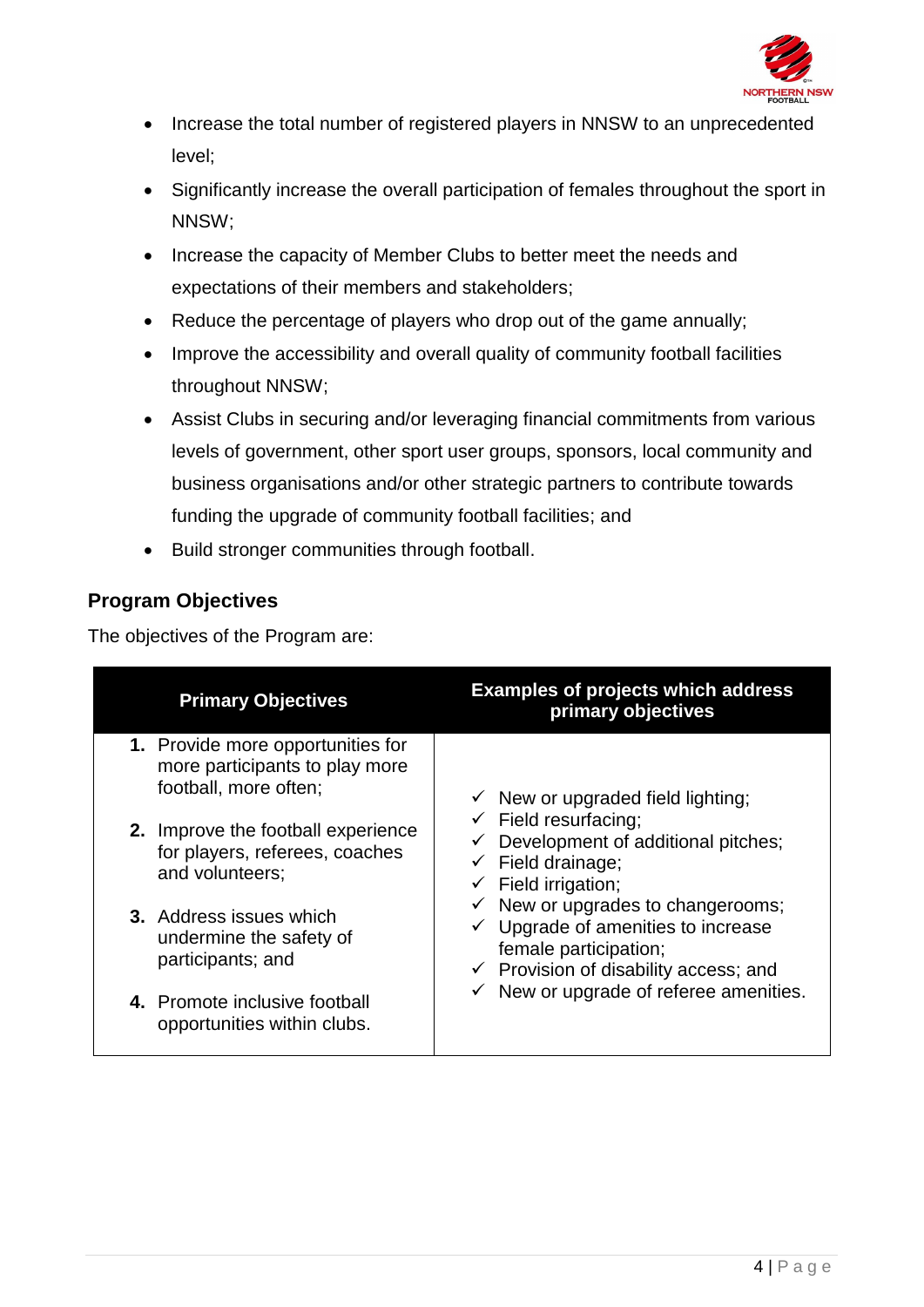

| <b>Secondary Objectives</b>                                                                                        | <b>Examples of projects which address</b><br>secondary objectives                                                                                                                                                                                  |
|--------------------------------------------------------------------------------------------------------------------|----------------------------------------------------------------------------------------------------------------------------------------------------------------------------------------------------------------------------------------------------|
| Improve the football experience<br>for spectators; and<br>2. Improve security at community<br>football facilities. | Spectator seating;<br>Upgrades to canteens;<br>Construction or renovation of public<br>$\checkmark$<br>toilets which are external to change<br>rooms:<br>$\checkmark$ Field or perimeter fencing; and<br>New or upgrades to club storage<br>areas. |

Applications will need to address one or more of the Program's objectives with preference given to those projects meeting at least one Primary Objective.

# <span id="page-4-0"></span>**Development Consent Requirements**

All Applicants are required to provide evidence that:

- Their project has been granted development consent by Council (an approved DA); or
- Proof that development applications and consents are not required for the proposed project.

# <span id="page-4-1"></span>**Funding Available**

The Program may fund up to 50% of the net project costs, with a maximum funding contribution of \$100,000 per project. The minimum amount an applicant can apply for is \$20,000.

The level of funding for each project is at the complete discretion of the Northern NSW Football Facilities Fund Committee (the group that will assess each Application) (**Committee**).

Applicants must contribute a minimum of 50% of the funding required for their project, this can include contributions from the club, a third-party funding source (state government, council, private funding), contributions of voluntary labour, donated materials and/or equipment or other resources. It is also expected that the Applicants will cover any administration costs incurred with the project.

Applicants may apply for multiple projects or project types.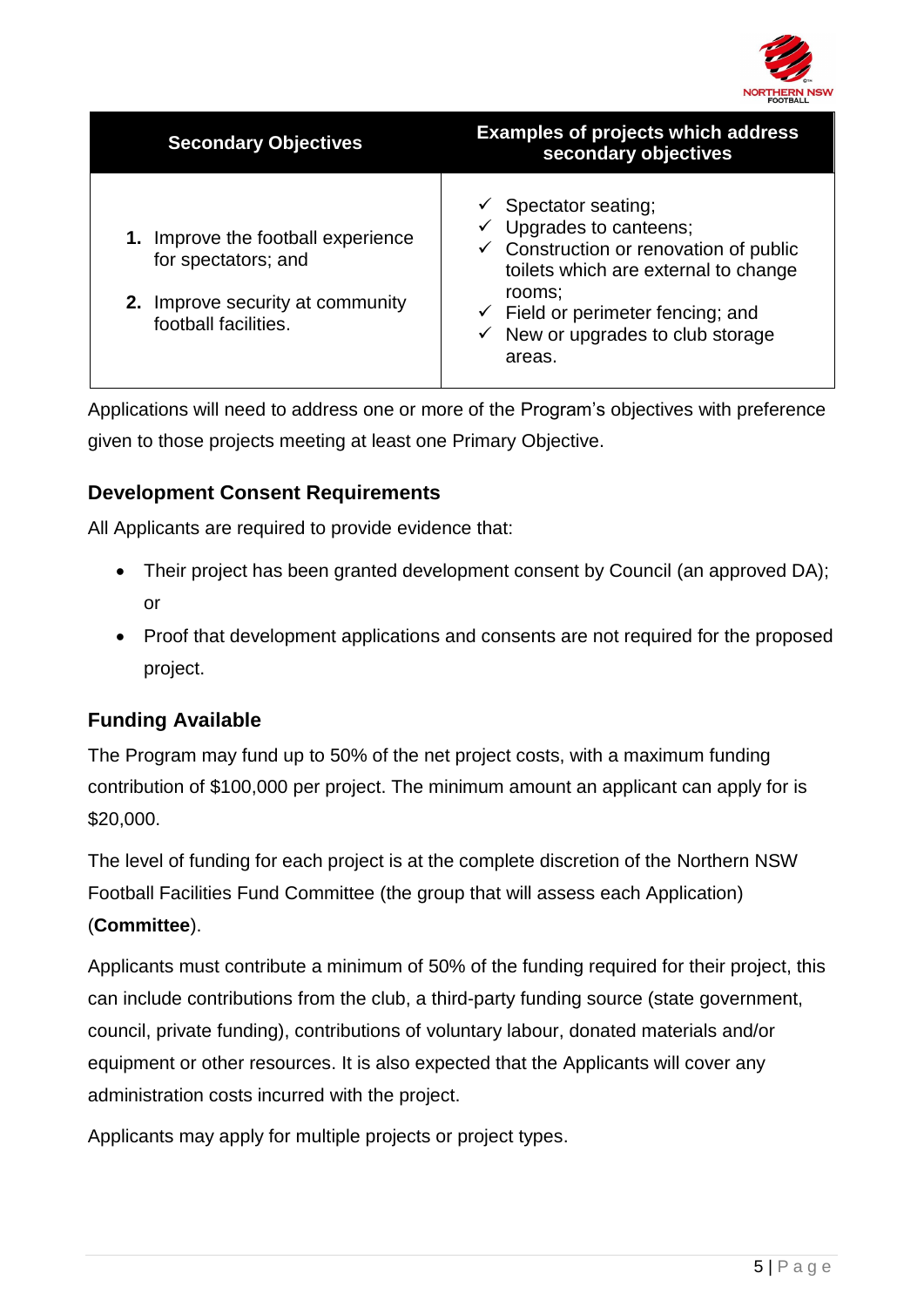

Further assistance with a multi-party funding strategy can be obtained by registering the project with the Australian Sports Foundation (**ASF**), allowing donors to use the ASF's tax deductible status to claim tax relief for any donation of \$2 or more.

Applicants requesting a funding contribution must provide evidence that their 50% or more contribution has been secured.

Appropriate evidence includes:

- Bank statements/loan details;
- Local Council resolution;
- Letter from an appropriate representative of the Local Council confirming Council's contribution;
- List of volunteer contributions;
- Letters that advise of other grants awarded; and
- Letters that advise of other contributions e.g. from business partners/other sport users.

#### <span id="page-5-0"></span>**Who is Eligible to Apply for Funding?**

Member Zones of NNSWF and Football clubs who are current members of NNSWF or one of its 7 Member Zones.

# <span id="page-5-1"></span>**Who is Ineligible to Apply for Funding?**

Individuals, groups of individuals and football organisations or deliverers who are not affiliated, recognised and/or sanctioned by NNSWF. These include but are not limited to:

- Private football academies;
- Clubs not playing in NNSWF or NNSWF Member Zone sanctioned competitions;
- Hyundai A-League or Westfield W-League Clubs;
- Government departments and agencies;
- Local Government Authorities; and
- Community organisations not affiliated with the sport of football.

# <span id="page-5-2"></span>**What projects will not be funded**

- Purchase of land:
- Projects that are in the planning phase and require, but are yet to receive, development consent from Local Council or Government Agency;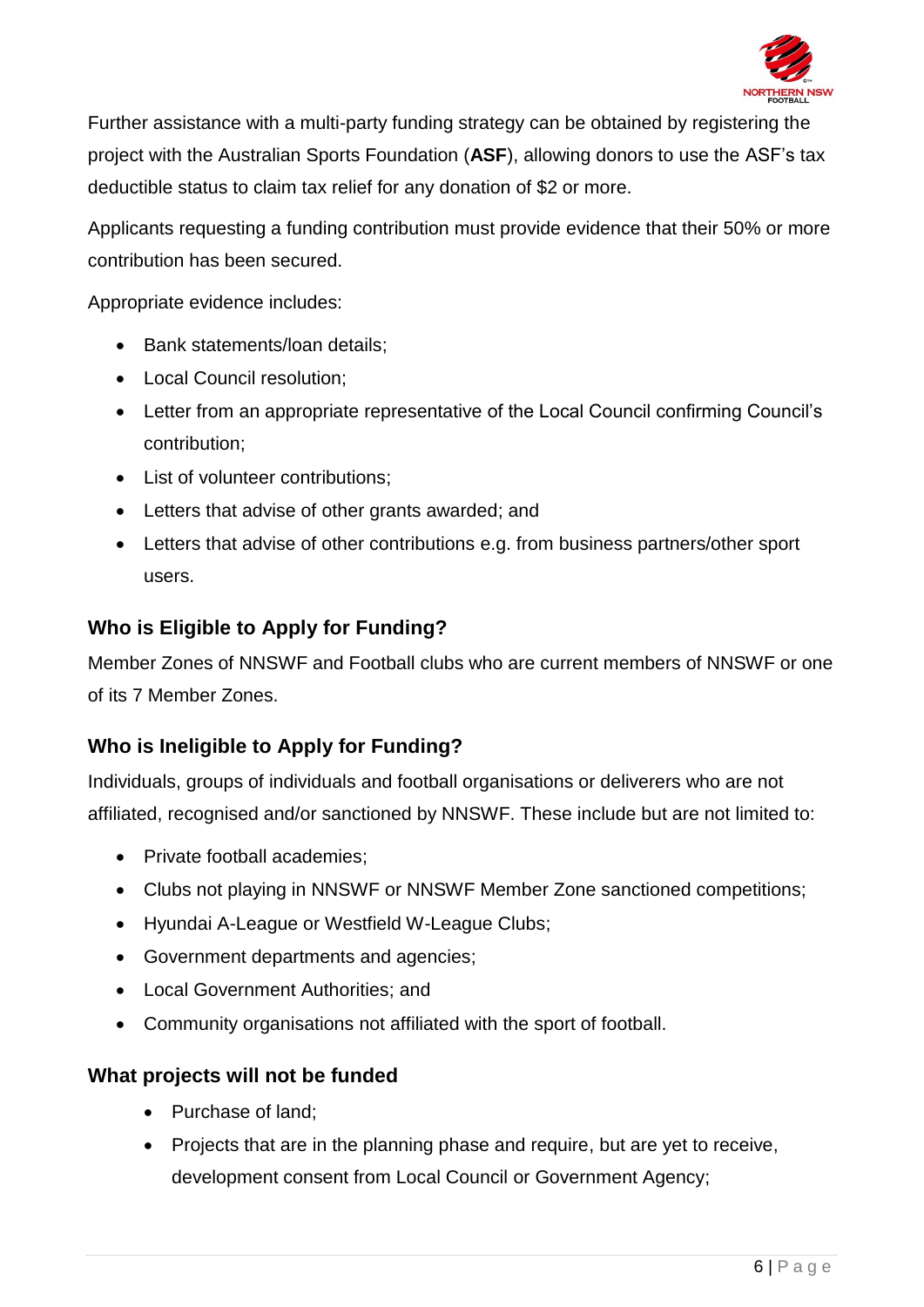

- General maintenance or replacement through normal wear and tear (e.g. painting, running costs and repairs to existing facilities);
- Equipment (e.g. computers, office goods, footballs, clothing, uniforms and footwear);
- Rent or associated occupancy payments;
- Requests for feasibility, design or development stages of a project;
- Projects that are not primarily used for the club's football activities;
- Projects that will not be completed within a two-year timeframe, from agreement of funding to completion;
- Projects that have commenced or been completed;
- Wages for administrative and/or executive staff; and
- Administration costs.

# <span id="page-6-0"></span>**Assessment Process**

An initial eligibility assessment will be undertaken to determine that:

- The Applicant is eligible to apply; and
- The application is complete, submitted by the closing date and meets Program requirements in regards to the purpose of the project, project commencement and completion dates and amount of funds requested.

The NNSWF Football Facilities Fund Committee (**Committee**) with representatives from NNSWF Management and the NSW Facilities & Advocacy Unit will assess the merit of all eligible applications, score each project against the assessment criteria, and make recommendations to the NNSWF Board of Directors.

The NNSWF Board of Directors will assess recommendations from the panel and approve the distribution of funds.

# <span id="page-6-1"></span>**Assessment Criteria**

Applications will be assessed on merit and scored against the following criteria:

- **1.** The project will deliver a minimum of one of the Program's key objectives with preference given to these projects meeting at least one primary objective;
- **2.** The project will address a gap which was identified by the audit of facilities throughout NNSW;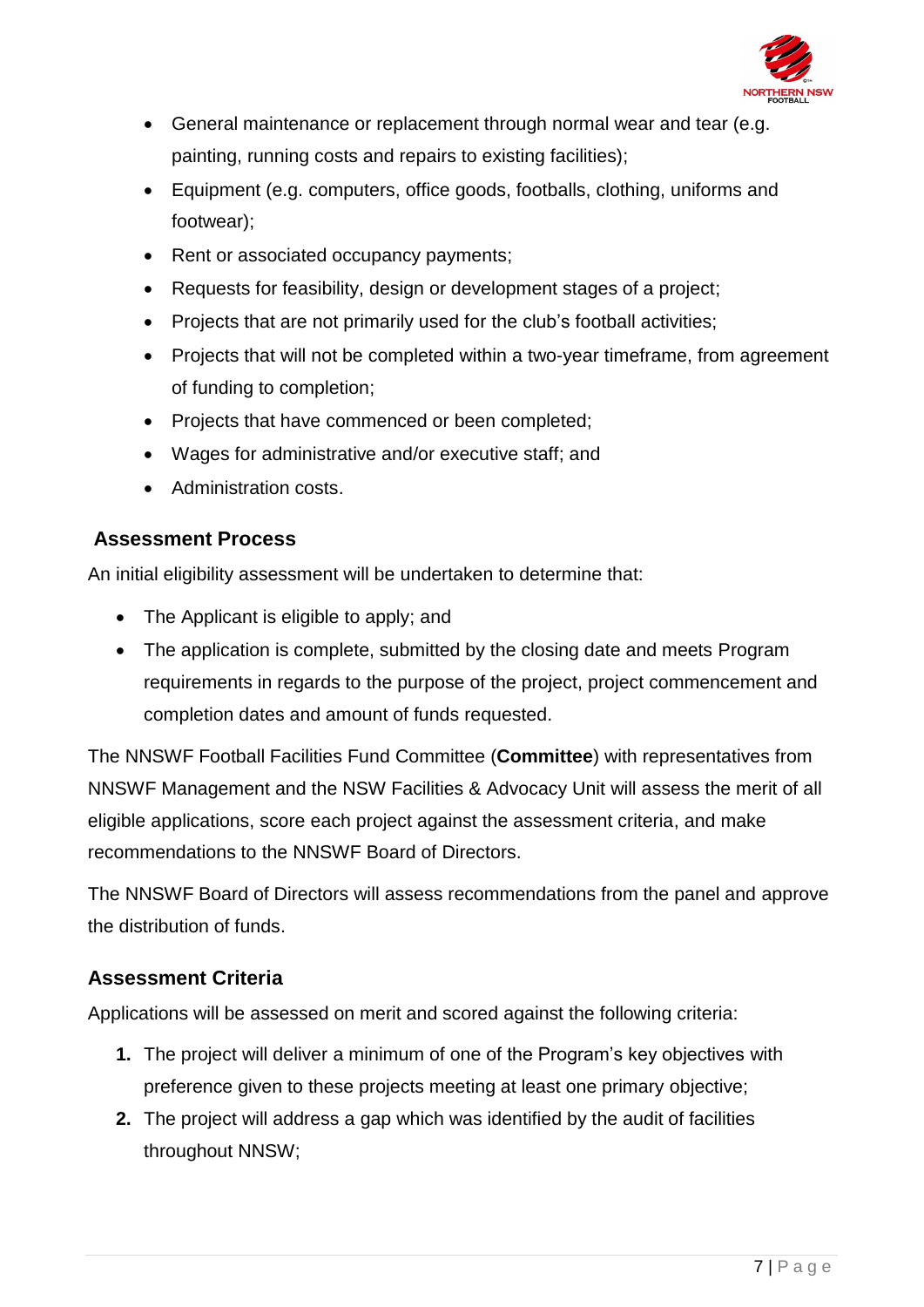

- **3.** The Applicant demonstrates the capacity and experience to deliver the project. Evidence of project partners will be considered as adding to the Applicant's capacity to deliver the project;
- **4.** The budget for the project is reasonable and cost effective;
- **5.** Evidence of support for the project by the Member Zone and Local Council;
- **6.** The applicants current National Club Accreditation Scheme status; and
- **7.** Applicants level of compliance in relation to the formal registration of coaches and volunteers.

# <span id="page-7-0"></span>**Funding Windows**

NNSWF Management will recommend to the Board of Directors the opening and closing dates for each funding window. The window timelines will be at the absolute discretion of the NNSWF Board of Directors.

NNSWF's Board of Directors will also confirm the total amount of funding available in each funding window. This amount is at the absolute discretion of the Northern NSW Football Board of Directors.

### <span id="page-7-1"></span>**How to Apply**

There are five steps in the application process:

- 1. Visit [www.northernnswfootball.com.au](http://www.northernnswfootball.com.au/) for information about the Program and determine if your project is eligible.
- 2. Download or print the fund guidelines.
- 3. **Read the Guidelines** to familiarise yourself with the Program process and requirements.
- 4. Complete the [online application.](https://form.jotform.co/83397197663877)
- 5. Submit the application by 5 pm on the closing date.

# <span id="page-7-2"></span>**Notification**

Applicants will receive an email to confirm that the application has been submitted successfully.

Once the Committee has assessed the projects and the NNSWF Board of Directors have determined which projects will receive funding contributions, all applicants will be notified in writing, with details of successful projects published on

[www.northernnswfootball.com.au](http://www.northernnswfootball.com.au/) and [www.footballfacilities.com.au](http://www.footballfacilities.com.au/) .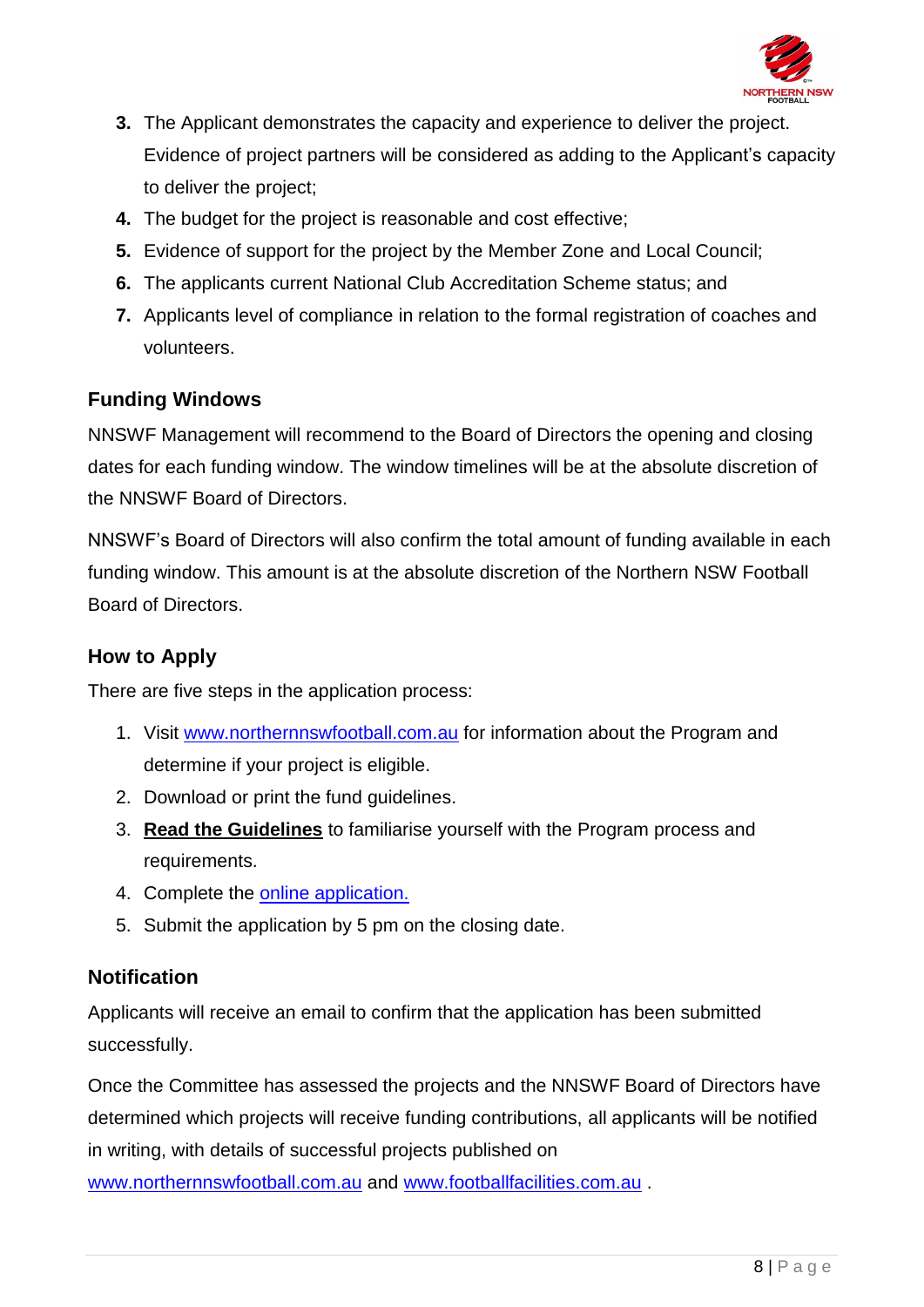

# <span id="page-8-0"></span>**Payment of Grants**

Successful Applicants will be required to enter into a funding agreement which sets out the terms and conditions that apply to the provision of funding under the Program in relation to the successful project. Once the funding agreement has been signed, the Applicant must provide an invoice for the total amount of the funding contribution plus GST (where applicable).

Organisations that do not have an ABN must provide a signed ATO Statement by Supplier form that can be downloaded from [https://www.ato.gov.au/forms/statement-by-a-supplier](https://www.ato.gov.au/forms/statement-by-a-supplier-not-quoting-an-abn/)[not-quoting-an-abn/.](https://www.ato.gov.au/forms/statement-by-a-supplier-not-quoting-an-abn/)

If you require further details of the funding agreement or the Program terms and conditions, please contact the NSW Facilities & Advocacy Unit – 1300 213 771.

At the completion of a project, and as required by the funding agreement, a financial acquittal and project report will be required within 60 days of the completion of the project. The project report will report against the outputs and outcomes information provided by the Applicant.

Photos of the completed project (before and after) also need to be included.

Applicants that do not provide a financial acquittal and project report by the required date may be ineligible for future grants and funding from the Program.

Projects must be completed within two years of the date of signing the Program's funding agreement.

#### <span id="page-8-1"></span>**Insurance requirements**

Applicants that employ staff must comply with the Workplace Injury Management and Workers Compensation Act 1998 (NSW).

# <span id="page-8-2"></span>**Disclaimer**

The submission of an application does not guarantee project funding.

The costs of preparing an application are borne by the Applicant.

# <span id="page-8-3"></span>**Privacy Policy**

NNSWF will collect and store the information you voluntarily provide to enable processing of your application. Any information provided by you will be stored on a database that will only be accessed by authorised personnel and is subject to privacy restrictions.